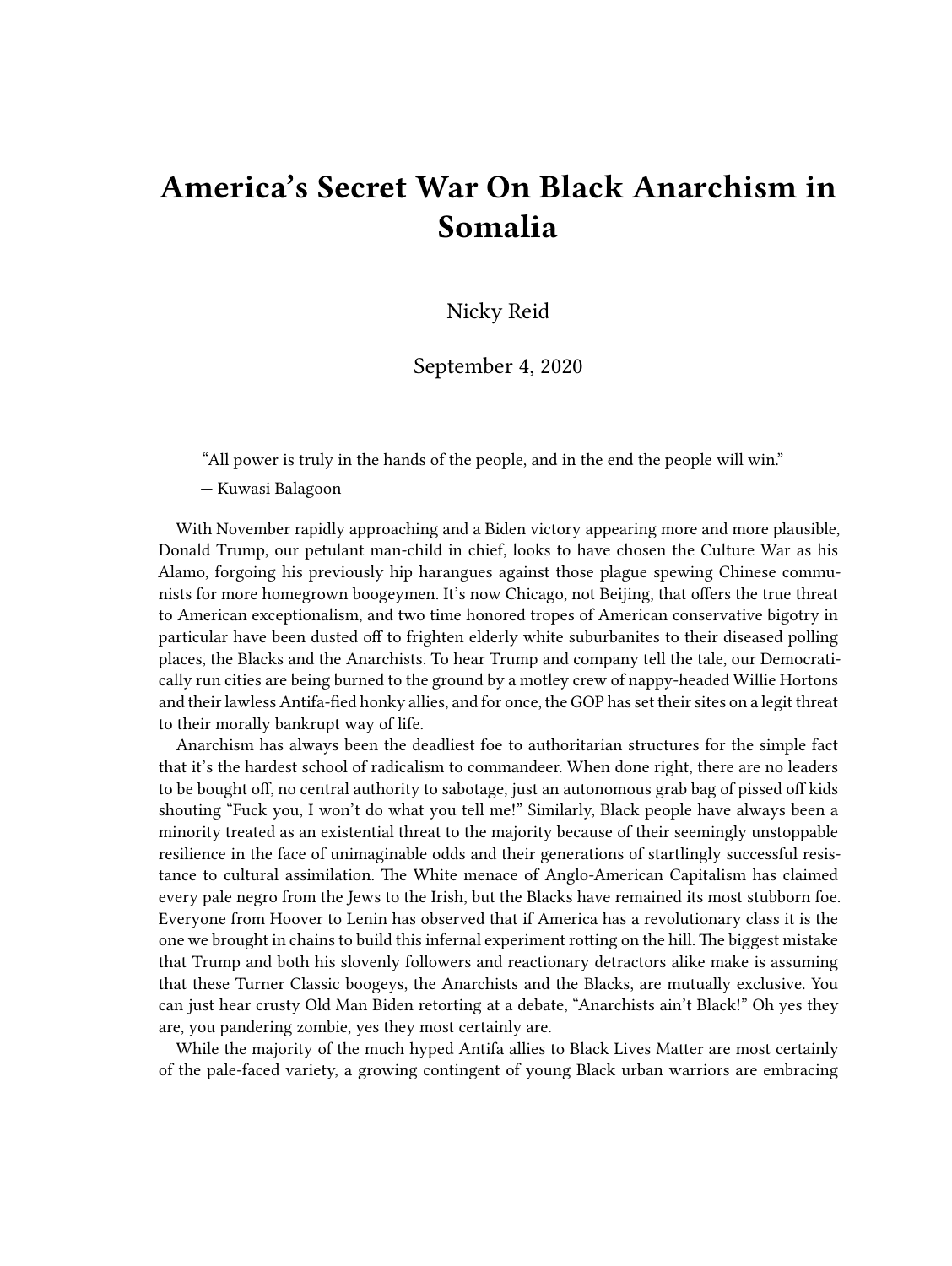a decidedly stateless mindset. One of the most effective and fearsome of this class combatting police aggression in the Seattle area are the Salish Sea Black Autonomists who have expanded the fight against the police state to its womb in the state itself, and this is no anomaly. Black folks have played pivotal roles in the larger American Anarchist Movement going back to Lucy Parsons, and the modern Black Anarchist Movement has its roots in the same gorey gears of the Prison Industrial Complex that the George Floyd Uprisings have rightfully placed front and center as the root of post-Jim Crow Black oppression.

Imprisoned veterans of the 60's/70's Black Liberation Movement like Ashanti Alston and Kuwasi Balagoon found themselves disgruntled with the limitations of Black Panther Maoism behind bars and embraced a radical blend of Black Nationalism and Afrocentric Anarchism that looked towards traditional African tribal societies for inspiration above the White liberal chauvinists of the much celebrated European Enlightenment. This synthesis of post-modern identity politics and stateless resistance served as a major influence for my own idiosyncratic post-White interpretation of Queer Anarchism. But Black statelessness stretches well beyond our borders and Seattle isn't the first place America has declared war on it. Back in the Dark Continent of Africa itself, the American War Machine has waged a decades long campaign against Black Anarchism on the Horn of Africa, and all anarchists do themselves and their comrades a great disservice to ignore this battle just because it rarely captures the attention of the mainstream media.

Somalia's turbulent modern history is sadly less than unique for a former African colony. Once a prosperous guild of sultanates maintaining one of the regions most important shipping routes, by the Twentieth Century Somalia had been chewed up and spit out by the Portuguese, the Ottomans, the British, and the Italians. After the empire shifting cataclysm of the Second World War, the British arbitrarily partitioned the Muslim Somali people between what is now recognized as Somalia and the Western allied Christian Monarchy of Ethiopia. The US consistently sided with the deeply Islamaphobic Ethiopians in there numerous attempts to subjugate the quasi-socialist Somali Republic until Ethiopia itself fell to a Marxist-Leninist military junta known as the Derg in 1974.

It didn't take us long to not only shower Somalia's creepy Hitler-stashed strongman Siad Barre in American Dollars and weapons but to also back a suicidal attempt by him to retake Ethiopia's long oppressed Somali Ogaden Region, which ended with the decimation of most of Somalia's military, leaving them conveniently crippled and dependent. This was actually one of the milder acts of savagery by Barre who would also use his American guns in the long forgotten Isaaq Genocide of the late 80's, which claimed the lives of unknown hundreds of thousands of members of the Isaaq Clan, largely to solidify Barre's post-Ogaden dominance amongst the nation's increasingly disgruntled clans. Just another manic Monday for American funded Cold war savagery.

But as the Cold War came to a close and, perhaps more importantly, Ethiopia's communist regime subsequently came apart at the seems, the US lost it's enthusiasm for Mr. Barre and left him to be run out of Mogadishu by the remaining clans he didn't exterminate. After a badly botched Clintonian "Humanitarian" intervention that ended in several massacres of Somali civilians and the frankly well deserved revenge ambush of Black Hawk Down mythology, America finally did Somalia a solid and fucked off for a minute. And here's where things get truly interesting. After a couple more years of violent infighting, Somalia found more stability than any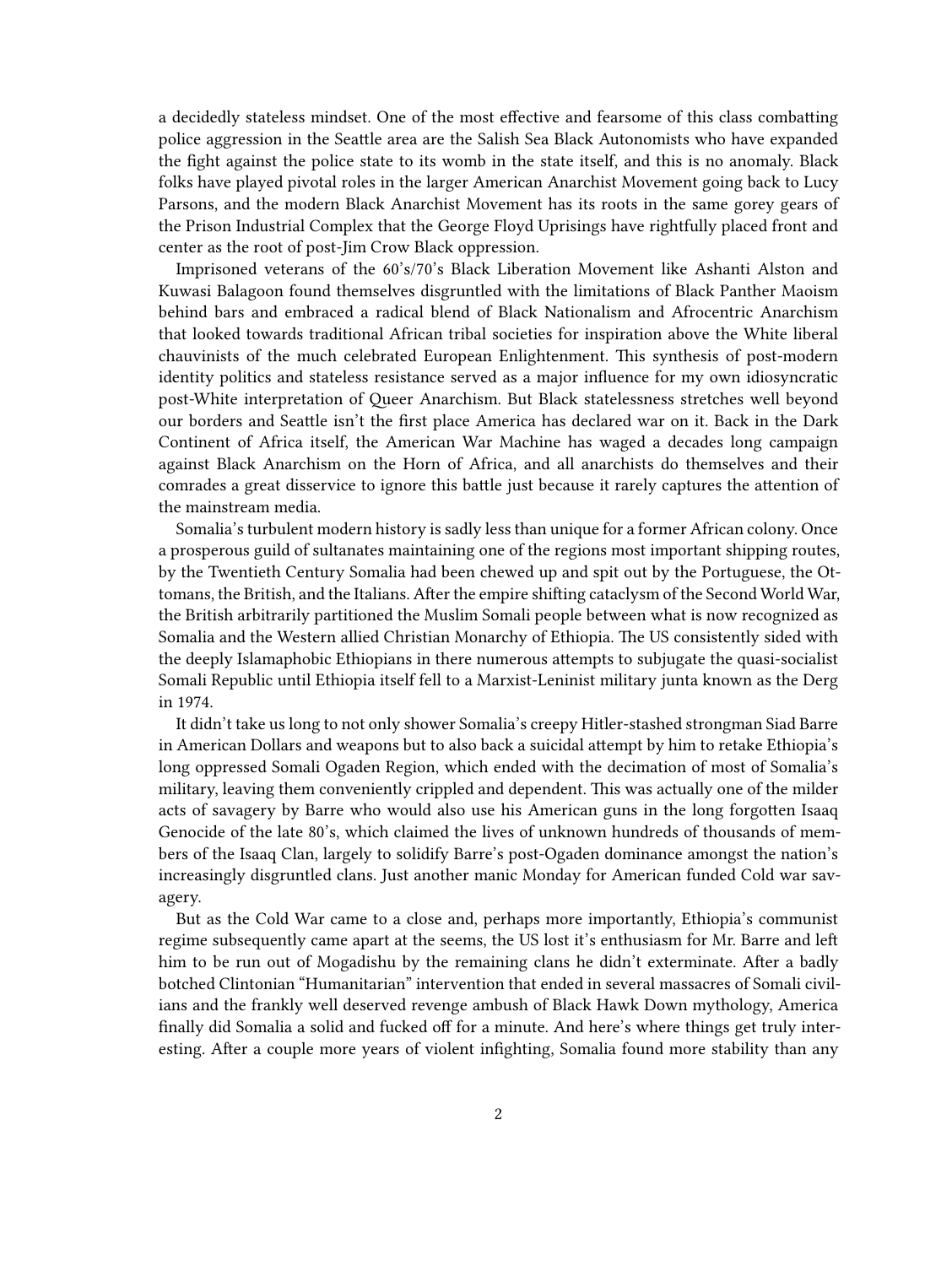communist or capitalist regime had ever provided them by leaning back on the pre-colonial and totally stateless Xeer legal system, overseen by what became known as the Islamic Courts Union.

Snide western journalists point to this era between 1994 and the American backed Ethiopian intervention of 2007 as being one governed by lawlessness and savagery, but ask any Somali refugee who actually lived through those years and they'll likely tell you that this was the closest thing to peace and prosperity that they had ever known. It was far from perfect. Fighting among rival clans continued as it always had, but over all, the Islamic Courts Era was one of unprecedented stability and it did indeed occur in a state of pure anarchy. A coalition of civilian tribal elders oversaw a fluid legal system that allowed the countries numerous clans to settle disputes between each other and otherwise essentially govern themselves.There was zero monopoly on police and judicial functions and the rule of law was upheld by agreements based largely on uniquely Somali takes on property rights and Sharia law. There were no prisons and no central governments but rather multiple tribal governments overlapping and coexisting in Somalia's notoriously pastoral and nomadic clans. Most of these clans were entirely voluntary in nature, and movement between clans was common, with many having more adopted members than those born into them. The legal system was largely compensatory in nature rather than vengeful and punitive. Crimes required victims and victims received compensation for their losses. Judges were largely autonomous and those who didn't command the respect of their communities simply weren't sought to oversee disputes.

It's entirely too common for white western anarchists to look at such indigenous systems and anything outside the official dogma of traditional Eurocentric theory as some kind of blasphemy. The idea of Sharia Law coexisting with statelessness boggles the Chomskyite mind, but this is the solution to the biggest flaw in most anarchist thought. A stateless society on a global level will inevitably be local and thus largely cultural in nature. True anarchism can only succeed if it is aloud the ability to change shape from clan to clan. Internationalism is just a heap of bunk, an idea that is far more authoritarian in nature than any tribal custom. It's also quite racist. White left anarchists need to get off their high red horse and embrace the fantastic dangers of diversity. The Islamic Courts worked because it followed the only true anarchist value deserving of the concrete universalism of dogma, it was entirely voluntary in nature. This is why it succeeded and this is why it had to be crushed. The Islamic Courts failed because its western anarchist allies failed to defend them from the arsenals of our own empires, the ones we're supposed to appose. We chose phony internationalism over inconvenient solidarity and Black lives were crushed for our closed minded dogma.

It didn't take long for America and its quislings in Kenya and Ethiopia to realize that the only true threat posed by the Courts was the threat of a good example. If Somalia could thrive without a western government babysitter then why not the next clan or the one after that. The farce of arbitrarily drawn borders and jerry-rigged nationalism would disintegrate like sand. It had to be stopped. In 2005 a strange wave of assassinations and disappearances plagued the judges of the Courts. Rumors began to spread of US black ops lurking in the region. Local warlords, displaced and disempowered by the Courts, began to cry "Terrorism!" to western money changers, pointing to the presence of fundamentalists on the Courts. They conveniently left out the fact that the majority of the judges and the majority of the judges disappeared were in fact moderates. Regardless, the warlords and westerners alike seemed keen to frame their war on Black Anarchism as part of the amorphous and endless War on Terror. It paid off when a ragtag coalition of local extremists sympathetic but largely separate from the Courts emerged to lash out in revenge.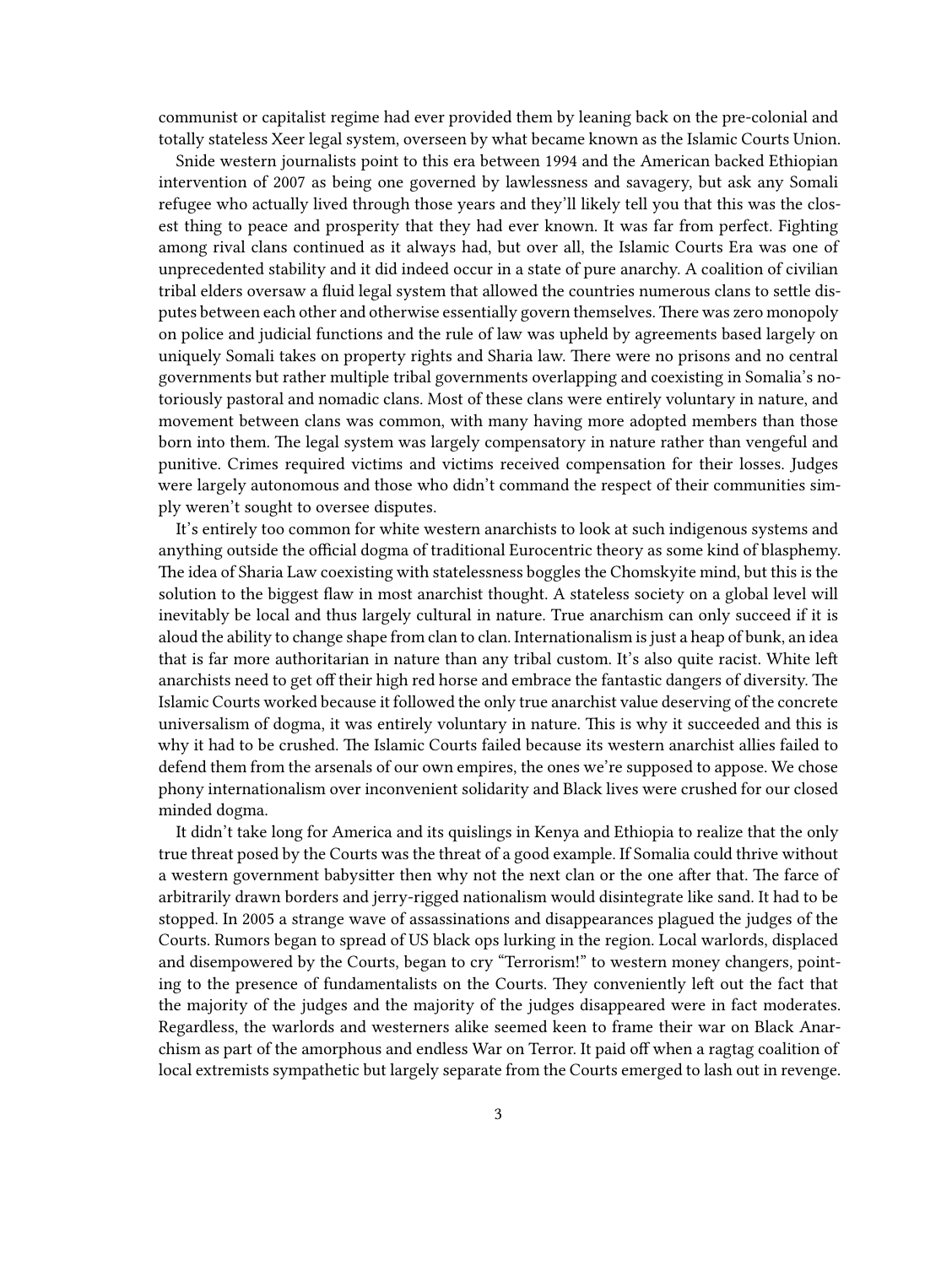Al-Shabaab proved to be the perfect boogeyman and the perfect excuse for the US to greenlight a brutal neocolonial Ethiopian intervention in 2007 that crushed the Courts and empowered the terrorists they supposedly came to confront.

Since then Somalia has become a drone strike killing field littered with disposable black bodies. While anarchists rightly observe local victims of American white supremacy like George Floyd, Breonna Taylor, and Freddie Gray as martyrs of the police state, why don't we afford the same respect to their brothers and sisters back in Africa? On April 6, just 49 days before the lynching of George Floyd, Abdl Osman Keerow, Goorar Maday, and a 70 year old woman named Xuailyo Muure Marow were slayn by three American missiles in a densely populated neighborhood of Jilib. Just over two months after Floyd, on July 29<sup>th</sup>, three children, 8 year old Abukar Ahmad, 12 year old Abdisamad Hussein, and 13 year old Abdullah Mohamad were slaughtered the same way in the same city by the same government that was firing live rounds into Blacks and anarchists and Black Anarchists at the same damn time in cities across America. My question, is where were their signs? Where was their graffiti? Where are the hashtags claiming their names and their black bodies as part of the same damn struggle?

I may not be Black but I am an anarchist, and those names and the courage of the Islamic Courts Union are part of my struggle to break free from the same imperial masters we share. I hope that someday those Black lives matter too, because they matter to me.